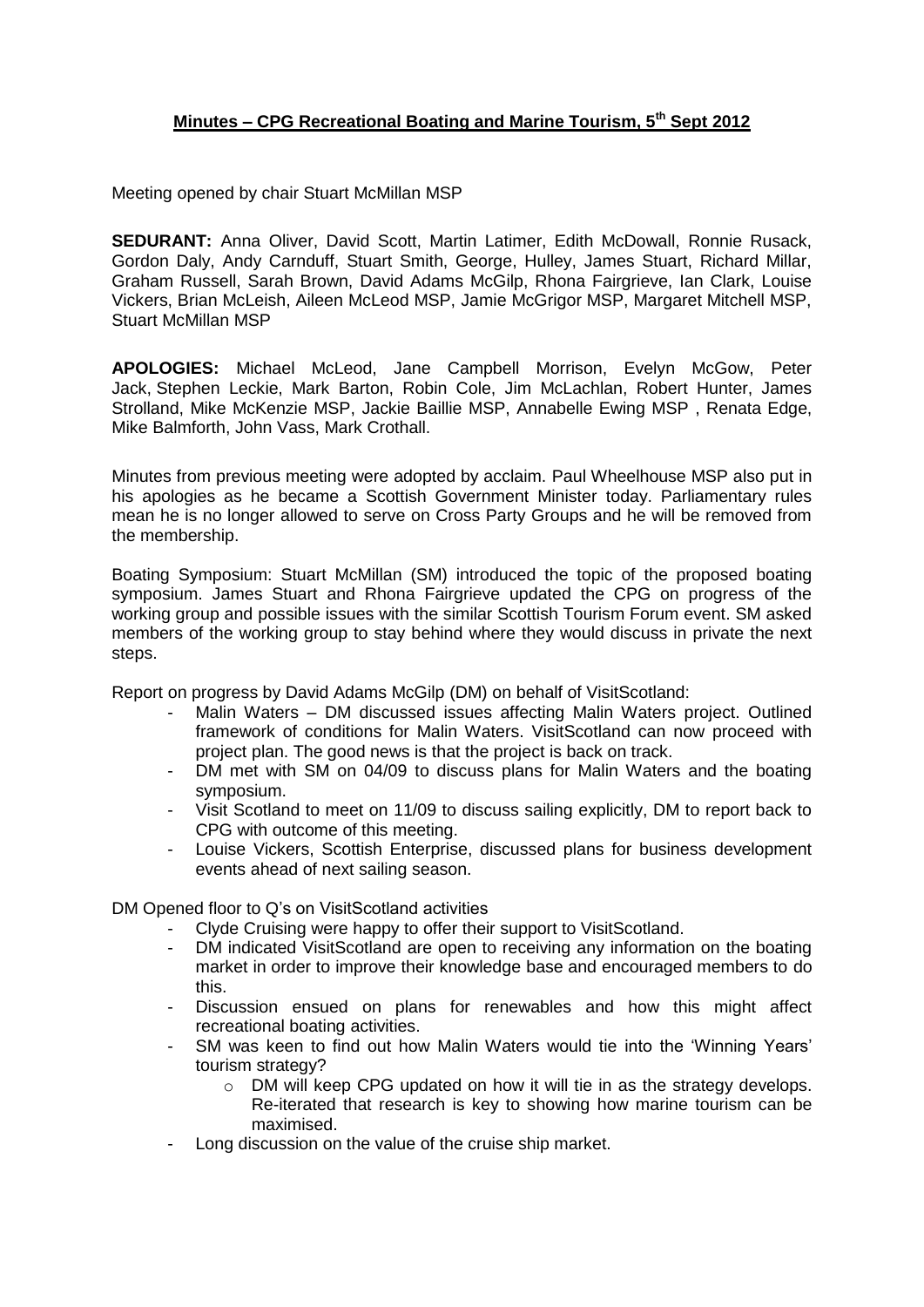ACTION POINT – Following discussion on cruise boat activity, DM indicated he would take the lead in seeking further research into the value of cruise ship market to the Scottish economy.

ACTION POINT – Cruise Scotland to be invited to the next CPG.

Martin Latimer reported on SDI's learning journey to Scandinavia in June.

- Aim of the trip was sharing info on the industry and learning how to tap into the Scandinavian market.
- Delivered presentation by Anders Svedberg on 'Economic Impact of Water Tourism'.
- ML highlighted a need to understand what info people need not what it is perceived people need.
- Noted that Scandinavian countries realise the value of research and has convinced the Govts of the importance of the boating industry through the use of stats.

James Stuart, RYA Scotland, gave an overview of the Scottish Tourism Alliance strategy.

- Discussed the key points of the strategy and the key areas of potential growth.
- Updated CPG on next steps for tourism alliance and how they aim to enact the strategy.
- Sarah Brown highlighted the importance of protecting Scotland's coastline.

Richard Millar, Scottish Canals, and James Stuart, RYA Scotland, discussed possible activities between Scottish Canals and RYA Scotland.

- Currently have plans for 3 events over the next 3 years. Cruise to Ireland in 2013, Glasgow city flotilla in 2014 and Loch Ness Monster Muster in 2015.
- Each event to be larger than its predecessor with each acting as an interest generator for its successor.
- Information has now been released for the vents and bookings have opened.

David Scott gave a talk on the lessons from the Volvo Ocean Race, Galway, on behalf of the Sea Shepard charity.

- Noted it was a great success that saw Galway packed full for the duration of the event.
- Further noted that a number of the yachts present would normally visit Scotland but did not due to this event.
- If Scotland were to host the Volvo Ocean Race its visitors would come and Scottish boats would stay, this presents a huge opportunity.
- This led to a discussion on who would be best placed to take this forward. David Scott to provide further info to DM.
- James Stuart issued a note of caution and wanted to ensure whatever is backed has a legacy for the industry and the economy.

## A.O.B.

- Jamie McGrigor MSP Oban Bay marina have recently received planning consent for a visitor pontoon. Happy to pass on any info.
- Sarah Brown, Firth of Clyde Forum Legislation has now come into force regarding non-native invasive species and guidance has been published.
- Ian Clark, SCRA Reported on success of Scottish Coastal Rowing
- James Stuart, RYA RYA undertaking facilities research to inform facilities strategy.
- David Scott Involved in the recent stranding of whales in Anstruther. Disappointed by behaviour of nearby recreational boaters and believes better